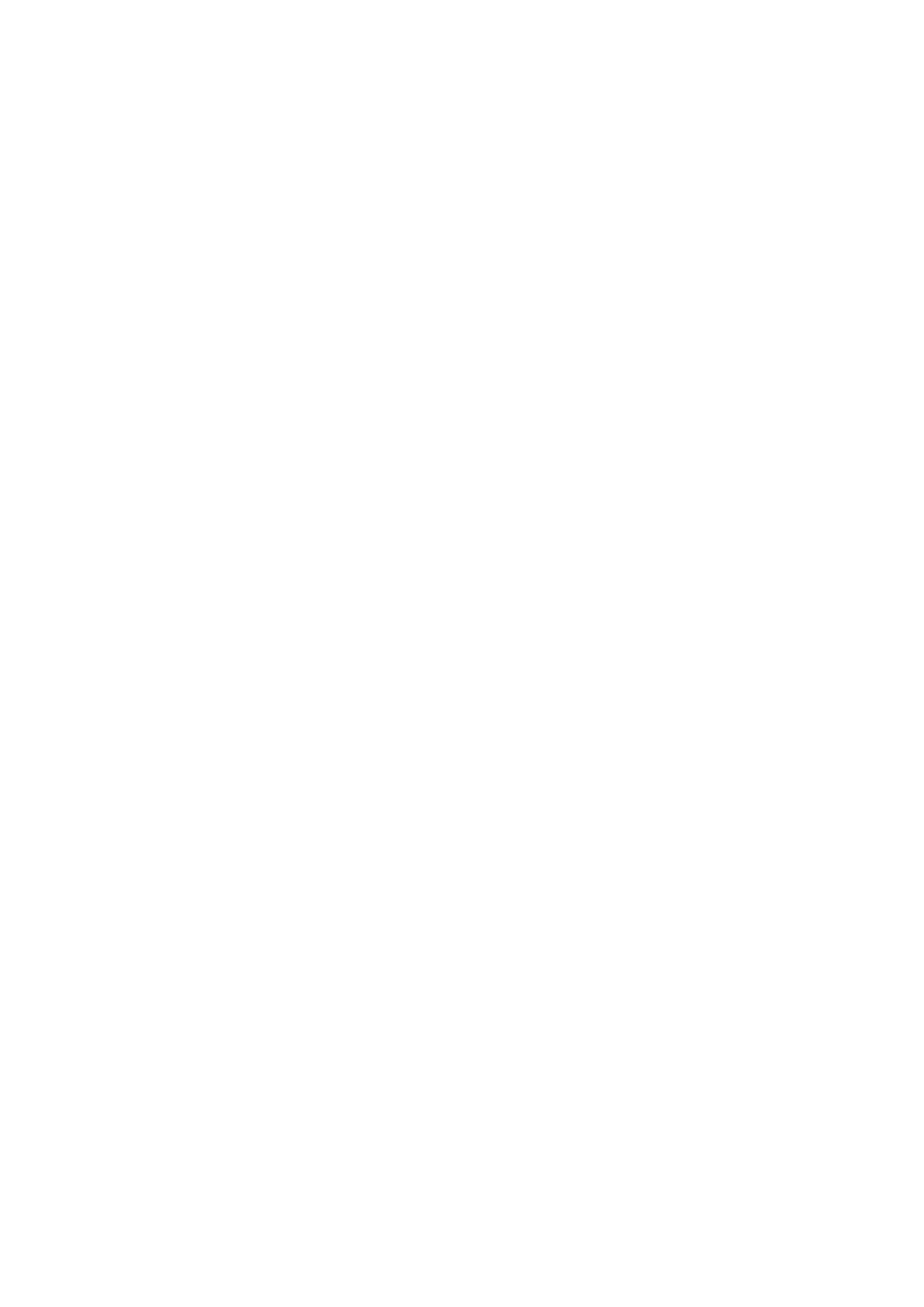## **CORONAVIRUS: THE WORLD ECONOMY AT RISK**

#### **Summary**

The coronavirus (COVID-19) outbreak has already brought considerable human suffering and major economic disruption.

Output contractions in China are being felt around the world, reflecting the key and rising role China has in global supply chains, travel and commodity markets. Subsequent outbreaks in other economies are having similar effects, albeit on a smaller scale.

Growth prospects remain highly uncertain.

- On the assumption that the epidemic peaks in China in the first quarter of 2020 and outbreaks in other countries prove mild and contained, global growth could be lowered by around ½ percentage point this year relative to that expected in the November 2019 *Economic Outlook*.
- Accordingly, annual global GDP growth is projected to drop to 2.4% in 2020 as a whole, from an already weak 2.9% in 2019, with growth possibly even being negative in the first quarter of 2020.
- Prospects for China have been revised markedly, with growth slipping below 5% this year, before recovering to over 6% in 2021, as output returns gradually to the levels projected before the outbreak.
- The adverse impact on confidence, financial markets, the travel sector and disruption to supply chains contributes to the downward revisions in all G20 economies in 2020, particularly ones strongly interconnected to China, such as Japan, Korea and Australia.
- Provided the effects of the virus outbreak fade as assumed, the impact on confidence and incomes of well-targeted policy actions in the most exposed economies could help global GDP growth recover to 3¼ per cent in 2021.
- A longer lasting and more intensive coronavirus outbreak, spreading widely throughout the Asia-Pacific region, Europe and North America, would weaken prospects considerably. In this event, global growth could drop to 1½ per cent in 2020, half the rate projected prior to the virus outbreak.

Governments need to act swiftly and forcefully to overcome the coronavirus and its economic impact.

- Governments need to ensure effective and well-resourced public health measures to prevent infection and contagion, and implement well-targeted policies to support health care systems and workers, and protect the incomes of vulnerable social groups and businesses during the virus outbreak.
- Supportive macroeconomic policies can help to restore confidence and aid the recovery of demand as virus outbreaks ease, but cannot offset the immediate disruptions that result from enforced shutdowns and travel restrictions.
- If downside risks materialise, and growth appears set to be much weaker for an extended period, co-ordinated multilateral actions to ensure effective health policies, containment and mitigation measures, support low-income economies, and jointly raise fiscal spending would be the most effective means of restoring confidence and supporting incomes.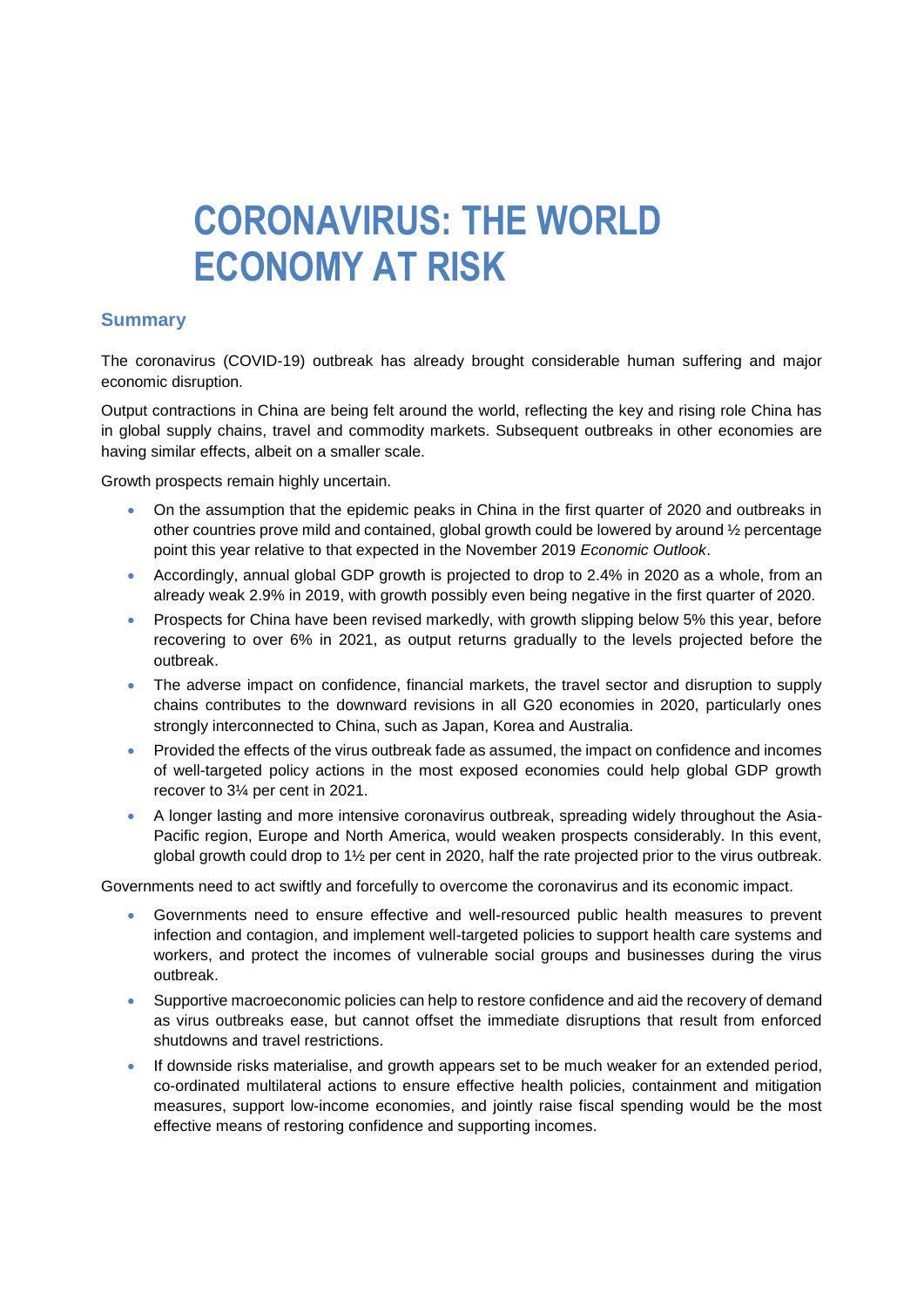#### **OECD Interim Economic Outlook Forecasts, 2 March 2020 Real GDP growth**

| Year-on-year % change |              |                           |                                       |                           |                                       |
|-----------------------|--------------|---------------------------|---------------------------------------|---------------------------|---------------------------------------|
|                       | 2019<br>2020 |                           | 2021                                  |                           |                                       |
|                       |              | Interim EO<br>projections | Difference from<br><b>November EO</b> | Interim EO<br>projections | Difference from<br><b>November EO</b> |
| World <sup>1</sup>    | 2.9          | 2.4                       | $-0.5$                                | 3.3                       | 0.3                                   |
| $G20^{1,2}$           | 3.1          | 2.7                       | $-0.5$                                | 3.5                       | 0.2                                   |
| <b>Australia</b>      | 1.7          | 1.8                       | $-0.5$                                | 2.6                       | 0.3                                   |
| Canada                | 1.6          | 1.3                       | $-0.3$                                | 1.9                       | 0.2                                   |
| Euro area             | 1.2          | 0.8                       | $-0.3$                                | 1.2                       | 0.0                                   |
| Germany               | 0.6          | 0.3                       | $-0.1$                                | 0.9                       | 0.0                                   |
| <b>France</b>         | 1.3          | 0.9                       | $-0.3$                                | 1.4                       | 0.2                                   |
| Italy                 | 0.2          | 0.0                       | $-0.4$                                | 0.5                       | 0.0                                   |
| Japan                 | 0.7          | 0.2                       | $-0.4$                                | 0.7                       | 0.0                                   |
| Korea                 | 2.0          | 2.0                       | $-0.3$                                | 2.3                       | 0.0                                   |
| <b>Mexico</b>         | $-0.1$       | 0.7                       | $-0.5$                                | 1.4                       | $-0.2$                                |
| <b>Turkey</b>         | 0.9          | 2.7                       | $-0.3$                                | 3.3                       | 0.1                                   |
| <b>United Kingdom</b> | 1.4          | 0.8                       | $-0.2$                                | 0.8                       | $-0.4$                                |
| <b>United States</b>  | 2.3          | 1.9                       | $-0.1$                                | 2.1                       | 0.1                                   |
| Argentina             | $-2.7$       | $-2.0$                    | $-0.3$                                | 0.7                       | 0.0                                   |
| <b>Brazil</b>         | 1.1          | 1.7                       | 0.0                                   | 1.8                       | 0.0                                   |
| China                 | 6.1          | 4.9                       | $-0.8$                                | 6.4                       | 0.9                                   |
| India $3$             | 4.9          | 5.1                       | $-1.1$                                | 5.6                       | $-0.8$                                |
| Indonesia             | 5.0          | 4.8                       | $-0.2$                                | 5.1                       | 0.0                                   |
| <b>Russia</b>         | 1.0          | 1.2                       | $-0.4$                                | 1.3                       | $-0.1$                                |
| Saudi Arabia          | 0.0          | 1.4                       | 0.0                                   | 1.9                       | 0.5                                   |
| <b>South Africa</b>   | 0.3          | 0.6                       | $-0.6$                                | 1.0                       | $-0.3$                                |

Note: Projection based on information available up to February 28. Difference from November 2019 Economic Outlook in percentage points, based on rounded figures.

1. Aggregate using moving nominal GDP weights at purchasing power parities.

2. The European Union is a full member of the G20, but the G20 aggregate only includes countries that are also members in their own right.

3. Fiscal years, starting in April.

#### **Global economic prospects remain subdued and very uncertain due to the coronavirus outbreak**

The coronavirus (COVID-19) outbreak has already brought considerable human suffering and major economic disruption. In China, containment efforts have involved quarantines and widespread restrictions on labour mobility and travel, resulting in unplanned delays in restarting factories after the Lunar New Year holiday and sharp cutbacks in many service sector activities. These measures imply a sizeable output contraction whilst the effects of the outbreak persist. Subsequent outbreaks in other countries, including Korea and Italy, have also prompted containment measures such as quarantines and border closures, albeit on a smaller scale.

The adverse consequences of these developments for other countries are significant, including the direct disruption to global supply chains, weaker final demand for imported goods and services, and the wider regional declines in international tourism and business travel. Risk aversion has increased in financial markets, with the US 10-year interest rate falling to a record low and equity prices declining sharply, commodity prices have dropped, and business and consumer confidence have turned down.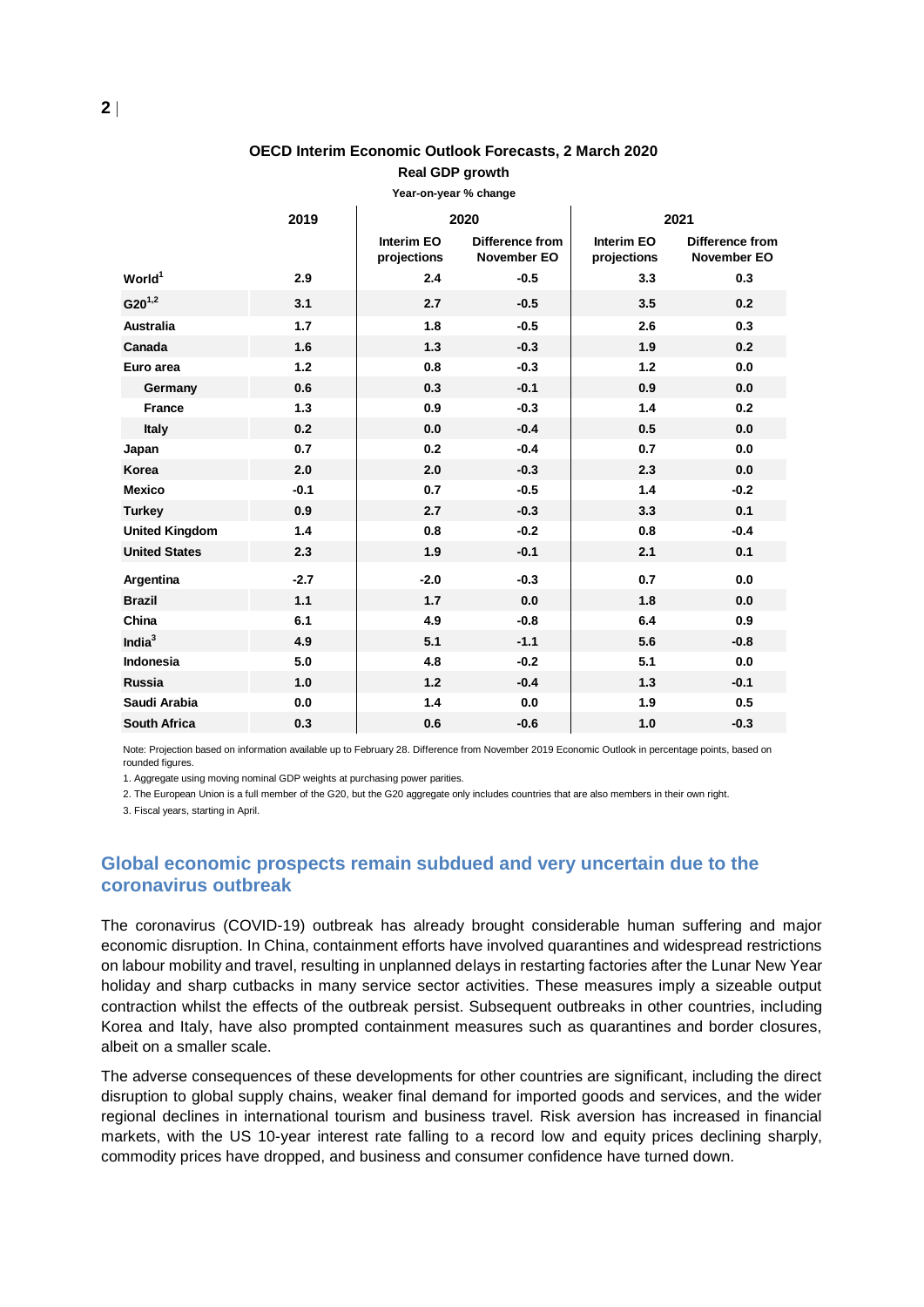Relative to similar episodes in the past, such as the SARS outbreak in 2003, the global economy has become substantially more interconnected, and China plays a far greater role in global output, trade, tourism and commodity markets (Figure 1). This magnifies the economic spillovers to other countries from an adverse shock in China. Even if the peak of the outbreak proves short-lived, with a gradual recovery in output and demand over the next few months, it will still exert a substantial drag on global growth in 2020.



**Figure 1. China accounts for a rising share of global activity**

Note: Share of industry, GDP and trade in constant US dollars. Share of global FDI in current US dollars. Data for the tourist share refer to 2002 and 2017, and data for FDI refer to 2005 and 2018. Industry data are on a value-added basis and include the construction sector. Source: OECD Economic Outlook database; OECD FDI in Figures, October 2019; and World Bank.

#### **Signs of stabilisation had appeared prior to the COVID-19 outbreak, although economic activity remained weak**

Prior to the COVID-19 outbreak, activity data remained soft but survey indicators had begun to stabilise or improve in both manufacturing and services (Figure 2). Financial conditions had also strengthened following moves to increase monetary policy accommodation and reduce trade policy tensions. Preliminary estimates suggest that global GDP growth slowed further in the fourth quarter of 2019, to just over 2½ per cent (at an annualised rate on a PPP basis) (Figure 2), with strikes, social unrest and natural disasters affecting activity in a number of countries. Growth remained close to trend in the United States, but demand fell sharply in Japan following the consumption tax increase in October and stayed weak in economies strongly exposed to the slowdown in global trade, including Germany. Growth continued to be subdued in many emerging market economies, with GDP growth slowly easing in China and large non-performing loans and over-leveraged corporate balance sheets weighing on investment in India.

Industrial production continued to stagnate in late 2019, and the growth of consumer spending lost momentum despite continued steady employment gains. The pace of the decline in global car sales moderated through 2019, but demand has subsequently tumbled again, with provisional data suggesting a monthly decline of 10% in sales in January 2020, with a 20% decline in China.

Global trade also remains very weak. Merchandise trade volumes contracted in the fourth quarter of 2019, and declined in 2019 as a whole, the first calendar year fall since 2009 (Figure 3, Panel A). Container port traffic and air freight traffic were also weak ahead of the coronavirus outbreak, and further sharp falls seem likely in the near term. Survey measures of manufacturing new export orders had begun to turn up but fell back in the flash PMI surveys for February, particularly in Japan and Australia. Investment data are also soft, held back in part by continued high uncertainty and weak expected future growth. Aggregate investment growth in the G20 economies (excluding China) slowed from an annual rate of 5% early in 2018 to only 1% last year.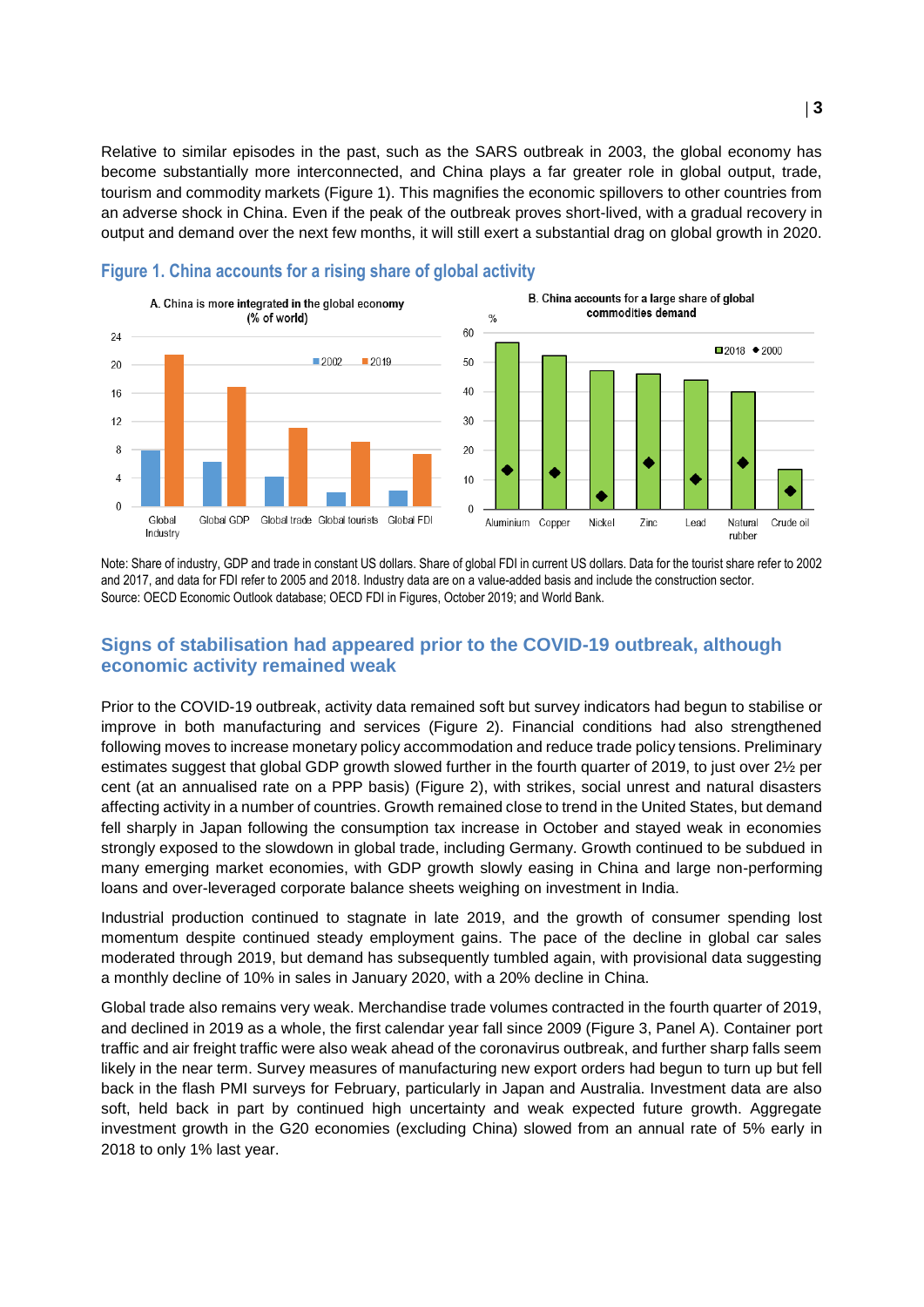

#### **Figure 2. Global growth has lost momentum**

Note: GDP at constant prices on a PPP basis. Data for the fourth quarter of 2019 are an estimate. The advanced economy PMI series are a PPP-weighted average for Australia, the euro area, Japan, the United Kingdom and the United States. Source: OECD Economic Outlook database; and Markit.

The higher tariffs imposed on US-China bilateral trade over the past two years are an important factor behind the weakness of global demand, trade and investment. The US-China "Phase One" trade agreement in January is a welcome development that should help to alleviate some of these effects. Nonetheless, the commitment by China to purchase an additional cumulative USD 200 billion of goods and services from the United States over 2020-21 (relative to a 2017 baseline of around USD 180 billion) will be challenging to achieve without distorting third-party trade, and bilateral tariffs remain substantially higher than two years ago. Overall, the Phase One agreement reduces the drag on global GDP growth in 2020 and 2021 from the measures implemented over the past two years by around 0.1 percentage point per annum (Figure 3, Panel B).



#### **Figure 3. Global trade remains weak, with a continued drag from trade tensions**

Note. Estimates in Panel B show the combined impact of the changes in bilateral tariffs implemented by the United States and China in 2019 prior to and after the Phase One Agreement and a global rise of 50 basis points in investment risk premia that persists for three years before slowly fading thereafter. All tariff shocks are maintained for six years. Based on simulations on NiGEM in forward-looking mode. Source: CPB; IATA; RWI/ISL Container Throughput Index; and OECD calculations using the NiGEM global macroeconomic model.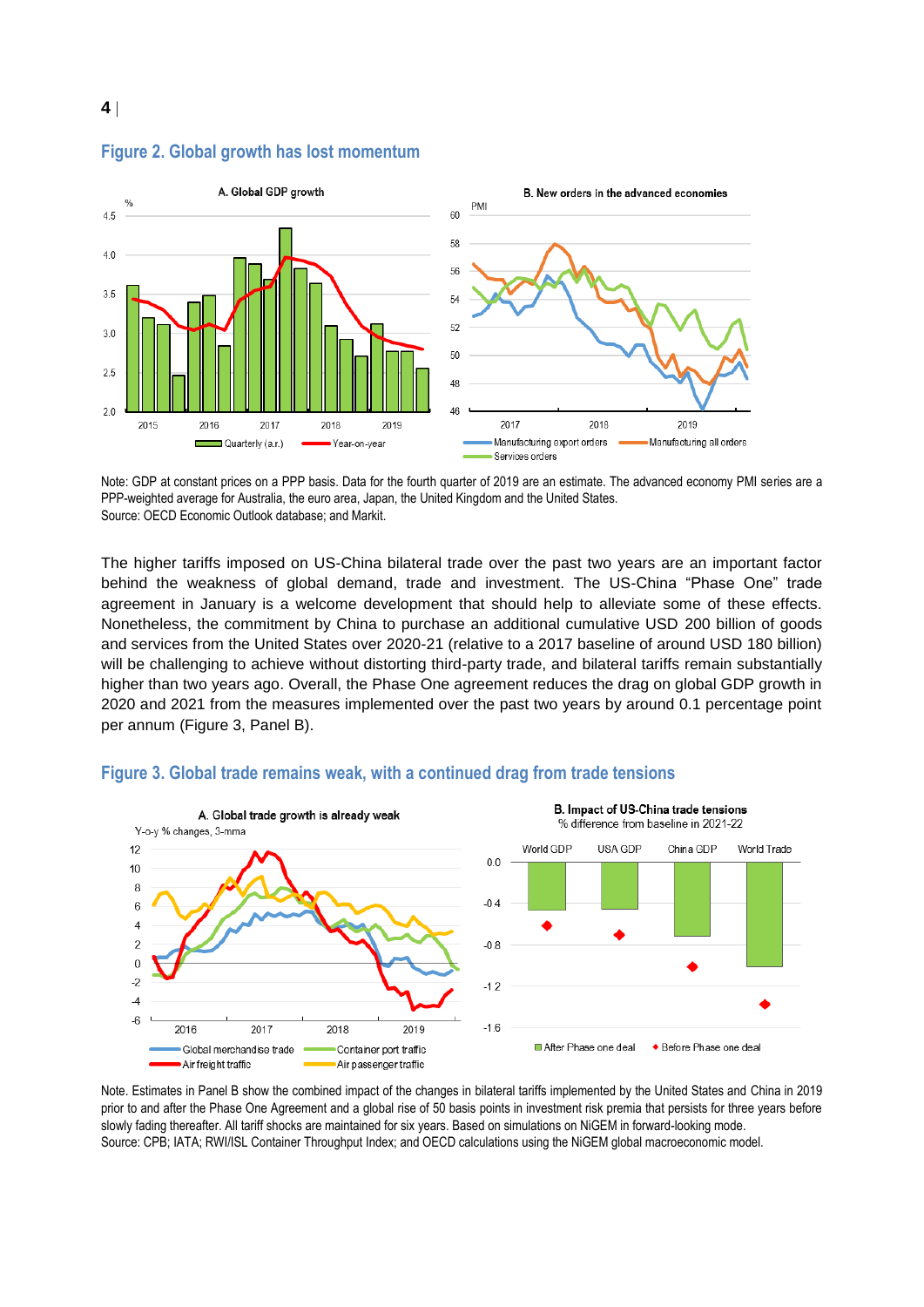#### **The coronavirus outbreak has significantly weakened near-term global economic prospects**

Since the outbreak in January, close to 85,000 people have been infected worldwide, with a fast-rising share of these outside China. The epicentre of the outbreak was in Hubei province, which accounts for about 4.5% of China's output, but the effects have been quickly apparent throughout China with efforts to control the spread of the virus leading to wide-ranging restrictions on passenger transportation, labour mobility and hours worked. Available indicators for February point to significant declines in activity inside China, and the tentative signs of a mild improvement towards the end of the month appear unlikely to be rapid enough to prevent the level of output in the first quarter of 2020 being lower than in the fourth quarter of 2019.

Production declines in China have been quickly felt by businesses around the world, given China's key role in global supply chains as a producer of intermediate goods, particularly in computers, electronics, pharmaceuticals and transport equipment, and as the primary source of demand for many commodities. Temporary supply disruptions can be met by using inventories, but inventory levels are lean due to just-in-time manufacturing processes and alternative suppliers cannot easily be obtained for specialised parts. A prolonged delay in restoring full production in affected regions would add to the weakness in manufacturing sectors in many countries, given the time it takes to ship supplies around the world.

Travel restrictions, and the cancellation of many planned visits, flights, business and leisure events are severely affecting many service sectors. This is likely to persist for some time. Worldwide, Chinese tourists account for around one-tenth of all cross-border visitors, and one-quarter or more of all visitors in Japan, Korea and some smaller Asian economies (Figure 4, Panel A). Exports of travel services to China, including the spending by Chinese visitors, are also significant in many countries (Figure 4, Panel B). The virtual cessation of outbound tourism from China represents a sizeable near-term adverse demand shock. This is already apparent in many destinations; visitor arrivals in Hong Kong, China in February were 95% lower than usual. If the spread of the coronavirus outbreak affects visitor numbers more widely across the major economies, there would be sizeable costs, with tourism accounting directly for 4¼ per cent of GDP in the OECD economies and almost 7% of employment.





Note: Panel A: data for Japan and Korea are for the first 11 months of 2019; data for Australia are for the year to June 2012 and June 2019; data for France, Malaysia, New Zealand, the Philippines, and the United States are for 2018; data for Indonesia are for 2017. Panel B data for Singapore and Thailand are for spending by foreign tourists in the country. Data for Hong Kong, China and Iceland are for 2017. Source: OECD Economic Outlook database; OECD Trade in Services by Partner Country; Austrade; Eurostat; Direction Générale des Enterprises; Japan National Tourism Organisation; Korea Tourism Organisation; Tourism Malaysia; New Zealand Statistics Office; Philippines Department of Trade and Industry; Singapore Tourism Board; Statistics Canada; Ministry of Tourism and Sports, Thailand; US International Trade Administration; Vietnam National Administration of Tourism.

#### **Figure 4. Chinese visitors account for a rising share of visits and tourist spending in many economies**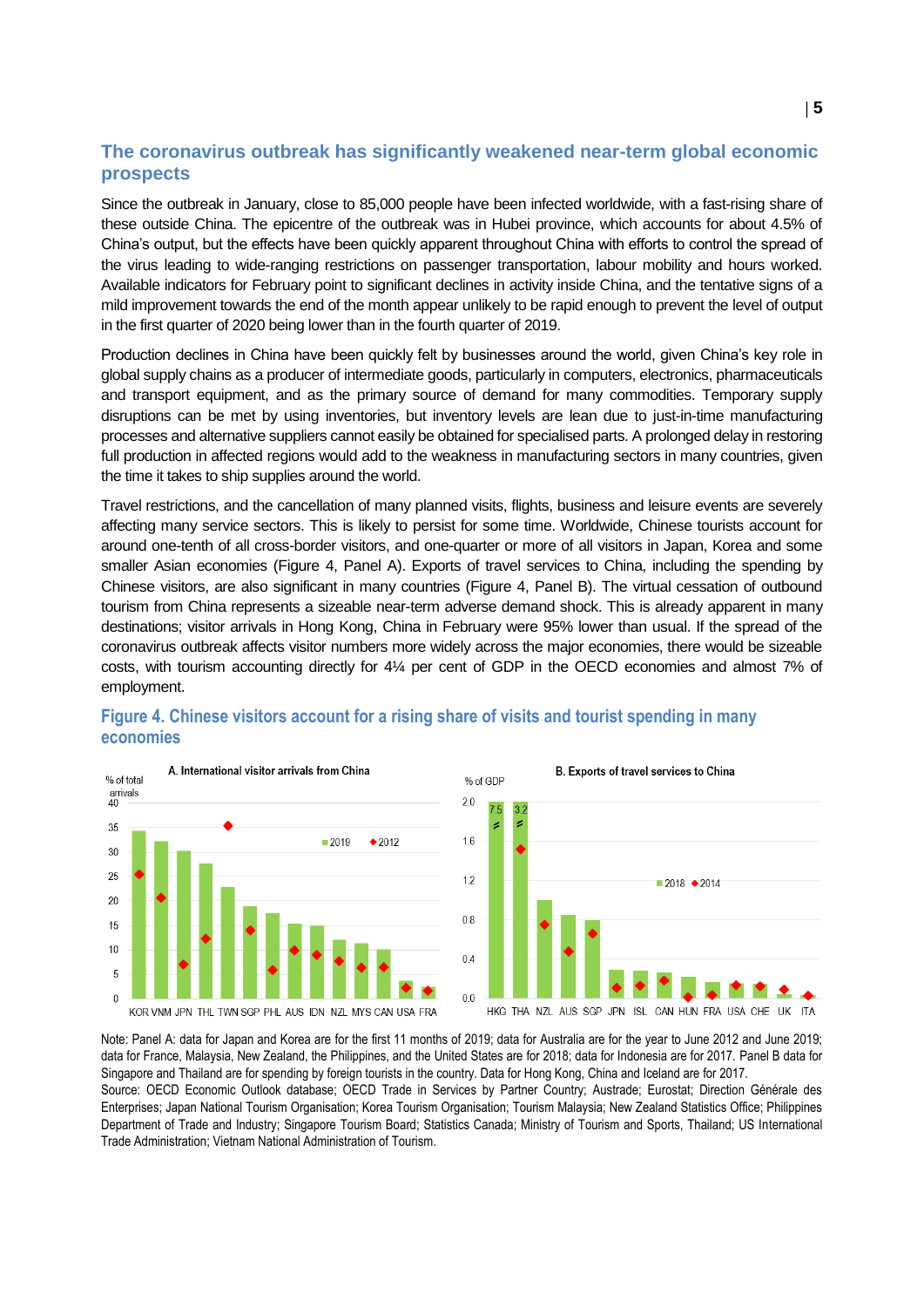#### **Global growth is set to weaken this year and recover gradually in 2021**

Growth prospects are very uncertain. The projections are based on the assumption that the epidemic peaks in China in the first quarter of 2020, with a gradual recovery through the second quarter aided by significant domestic policy easing. Together with the recent marked deterioration in global financial conditions and heightened uncertainty, this will depress global GDP growth in the early part of the year, possibly even pushing it below zero in the first quarter of 2020. Even if the COVID-19 effects fade gradually through 2020, as assumed, illustrative simulations suggest that global growth could be lowered by up to ½ percentage point this year (Box 1; Figure 5). New cases of the virus in other countries are also assumed to prove sporadic and contained, but if this is not the case, global growth will be substantially weaker.

#### **Figure 5. Illustrative coronavirus scenarios highlight the adverse impact on growth**



Change in GDP growth in 2020 relative to baseline, percentage points

Note: Simulated impact of weaker domestic demand, lower commodity and equity prices and higher uncertainty. Base-case scenario with the virus outbreak centred in China; broader contagion scenario with the outbreak spreading significantly in other parts of the Asia-Pacific region, Europe and North America. See Box 1 for full details of the shocks applied. Commodity exporters include Argentina, Brazil, Chile, Russia, South Africa and other non-OECD oil-producing economies.

Source: OECD calculations using the NiGEM macroeconomic model.

On this basis, global GDP growth is projected to slow from 2.9% in 2019 to 2.4% this year, before picking up to around 3¼ per cent in 2021 as the effects of the coronavirus fade and output gradually recovers (Figure 6). Announced and implemented policy actions incorporated in the projections will help to support incomes in the near term, particularly those well-targeted on affected firms and households. Macroeconomic policy stimulus in the most exposed economies will help to restore confidence as the effects of the virus outbreak and supply-side disruptions fade. Low interest rates should help cushion demand, although the impact of recent and projected changes in policy interest rates on activity is likely to be modest in the advanced economies. Fiscal policy easing will also help in Asian economies, but it appears likely to be more restrictive than desirable in many others, particularly in Europe, given soft growth prospects and low borrowing rates.

Household spending continues to be underpinned by improving labour market conditions, but slowing job creation is likely to weigh on income growth, and persistent weak productivity growth and investment will check the strength of real wage gains. Uncertainty is likely to remain elevated, with trade and investment remaining very weak. The downturn in financial market risk sentiment, and reductions in business travel and tourism are also likely to constrain demand growth for some time.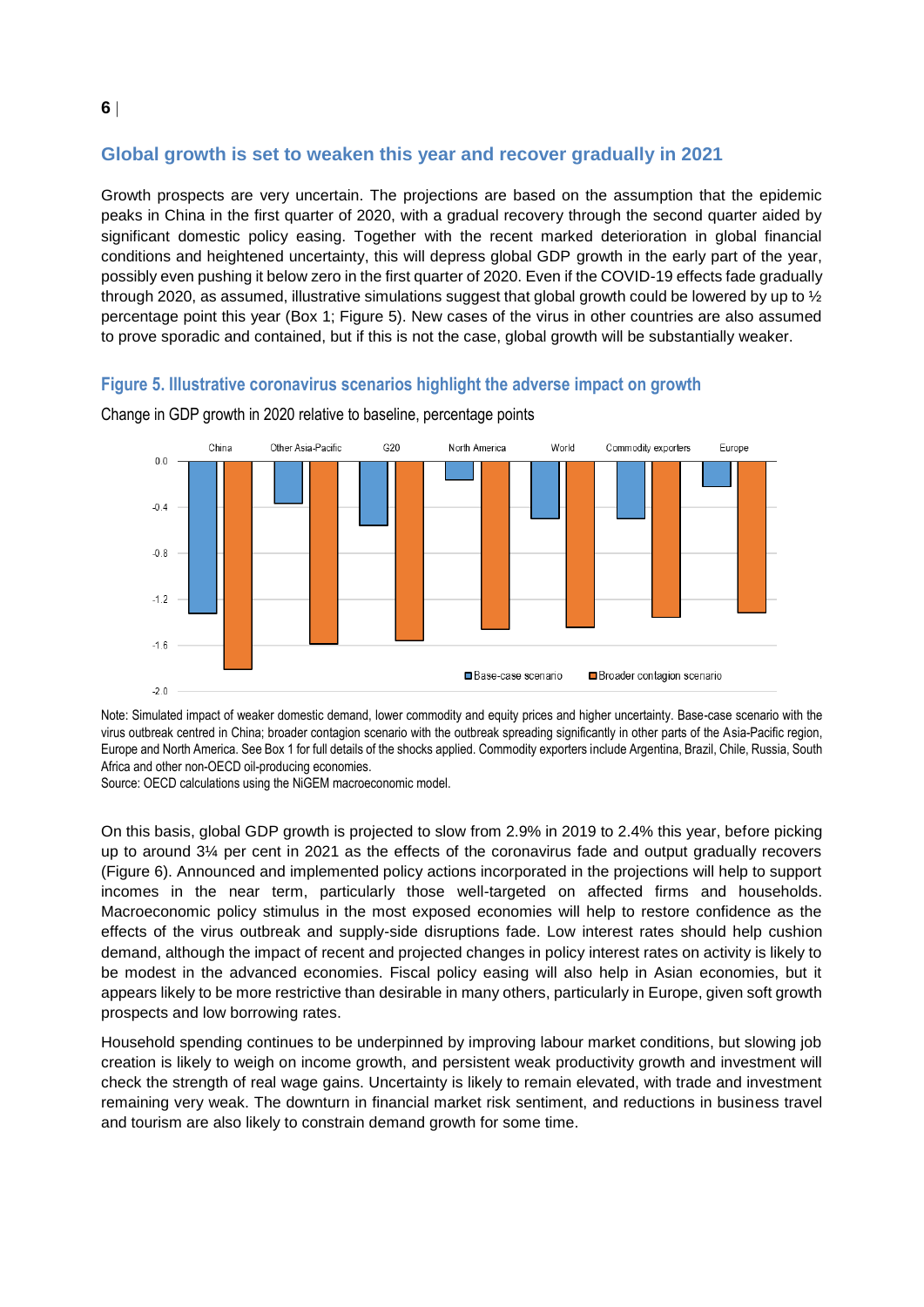

#### **Figure 6. GDP growth prospects are set to remain weak**

Note: Projections from the current Interim Economic Outlook and the November 2019 OECD Economic Outlook. Source: OECD Economic Outlook database.

Prospects for the major economies are mixed:

- Prospects for China have been revised down markedly in 2020, with calendar year GDP growth projected to be just under 5%. Calendar year growth in 2021 is correspondingly pushed up to between 6¼-6½ per cent, with the level of output through 2021 broadly in line with what would have been projected in the absence of the coronavirus outbreak. A similar, albeit less pronounced, pattern is projected in many economies strongly interconnected with China, including Japan, Korea, Australia and Indonesia.
- The effects of the coronavirus outbreak on other economies less heavily integrated with China are projected to be relatively mild, particularly in the United States and Canada, although the decline in confidence, disruption to supply chains and weaker external demand will moderate growth prospects.
- Growth in the euro area is projected to remain sub-par, at around 1% per annum on average in 2020-21, although the impact of the virus outbreak will weaken outcomes in the first half of 2020. The projections for the United Kingdom and the euro area are based on an assumption that a basic free trade agreement for goods comes into force from the start of 2021. Even if this is implemented smoothly, the higher costs for service exports and non-tariff administrative barriers are likely to weigh on exports and output growth through 2021.
- A gradual, albeit modest, recovery in many emerging-market economies is projected for 2020-21, but the extent of this recovery is uncertain. An upturn will require a positive impact from reforms and monetary policy support in India and Brazil, well-focused policy measures in Mexico and Turkey to boost sustainable growth, and a gradual recovery in commodity exporters exposed to the slowdown in China this year.

#### **Downside risks are significant**

Growth could be weaker still if downside risks materialise. In the near-term, the major downside risk is that the impact of the coronavirus proves longer lasting and more intensive than assumed in the projections. In the event that outbreaks spread more widely in the Asia-Pacific region or the major advanced economies in the northern hemisphere, the adverse effects on global growth and trade will be much worse and more widespread. Illustrative simulations of this downside risk scenario suggest that global GDP could possibly be reduced by  $1\frac{1}{2}$  per cent in 2020, rather than by  $\frac{1}{2}$  per cent as in the base-case scenario (Box 1; Figure 5). A larger decline in growth prospects of this magnitude would lower global GDP growth to around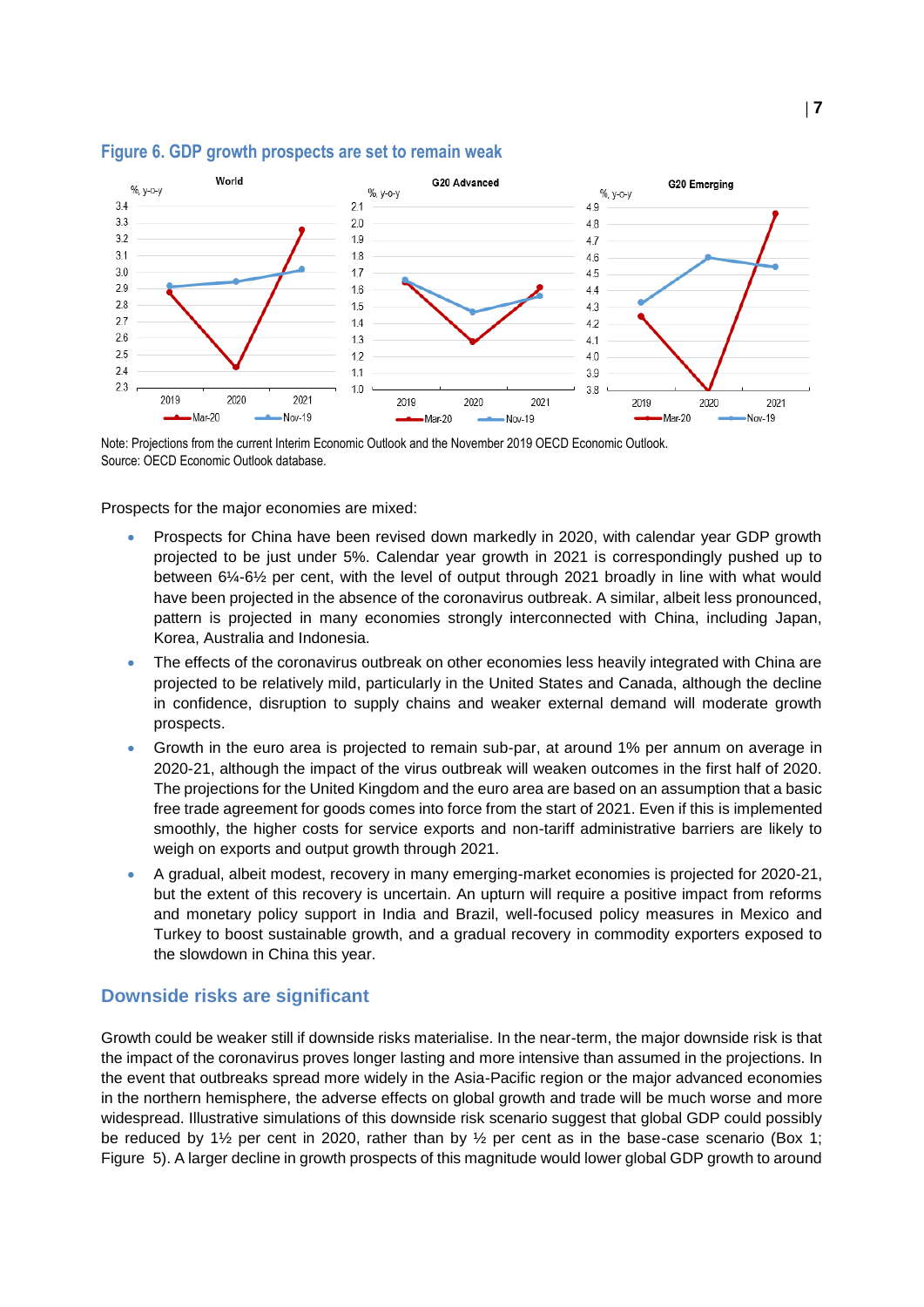1½ per cent in 2020 and could push several economies into recession, including Japan and the euro area. The overall impact on China would also intensify, reflecting the decline in key export markets and supplying economies.

Other important downside risks include:

- Trade and investment tensions remain high and could spread further. The prospects for a further trade deal between the United States and China that would remove all the remaining tariffs put in place over the last two years are uncertain. In addition, other bilateral trade tensions could also still spread, notably between the United States and Europe. Failure to achieve a prompt resolution to the current disruption to WTO dispute settlement procedures would also add to global trade policy uncertainty. A particular concern is that trade and investment restraints may be used as levers in negotiations about taxation of global corporations and other non-trade-related issues.
- Uncertainty remains about the future UK-EU trading relationship and whether negotiations on this can be completed before the end of the transition period set out in the withdrawal agreement (currently end-2020). The possibility that a formal trade deal will not be agreed remains a downside risk and a source of uncertainty. If trade between the United Kingdom and the European Union were to revert to WTO terms after 2020, instead of a basic free trade agreement for goods as assumed in the projections, near-term growth prospects would be significantly weaker and more volatile. Such effects could be stronger still if preparations to border arrangements failed to prevent significant delays, or if financial market conditions and consumer confidence were to deteriorate considerably.
- The recent sharp reaction in financial markets to the spread of the coronavirus in late February adds to the persisting financial vulnerabilities from the tensions between slower growth, high corporate debt and deteriorating credit quality, including in China. Globally, just over half of all new investment grade corporate bonds issued in 2019 were rated BBB (the lowest investment-grade rating) and a quarter of all non-financial corporate bonds issued in 2019 were non-investment grade. These developments raise the risk of significant corporate stress if risk aversion intensifies from already high levels, especially in event of a sharp economic downturn. In such circumstances, current BBB-rated bonds could be downgraded to non-investment grade, with the associated enforced sales amplifying the financial market effects of the initial downturn triggered by the coronavirus spread.

#### **Box 1. Illustrative coronavirus scenarios and their economic impact**

The scenarios set out below illustrate the potential global economic effects that could result from the COVID-19 outbreak in China and the risks that it spreads to other economies. The analysis contains two scenarios, looking initially at the potential impacts of a contained outbreak, centred largely in China, and subsequently the potential effects from an illustrative downside scenario in which the outbreak spreads significantly more than has so far occurred into other parts of the Asia-Pacific region and advanced economies in the northern hemisphere.

#### *The base-case scenario: a contained outbreak*

An initial scenario considers the effects of a short-lived, but severe downturn in China, and has been used as a guide for the updated growth projections. The impact of the coronavirus outbreak, and the measures used to contain its spread, is akin to an adverse supply-side shock, with an enforced decline in the number of hours worked. However, the effects are mirrored in weaker demand. A decline in confidence, foregone income for laid-off workers, and lower demand for travel and tourism services all hit consumer spending; a reduction in cash-flow and higher uncertainty delay corporate investment; and existing inventory levels are run down due to the disruption of supply chains.

#### **8**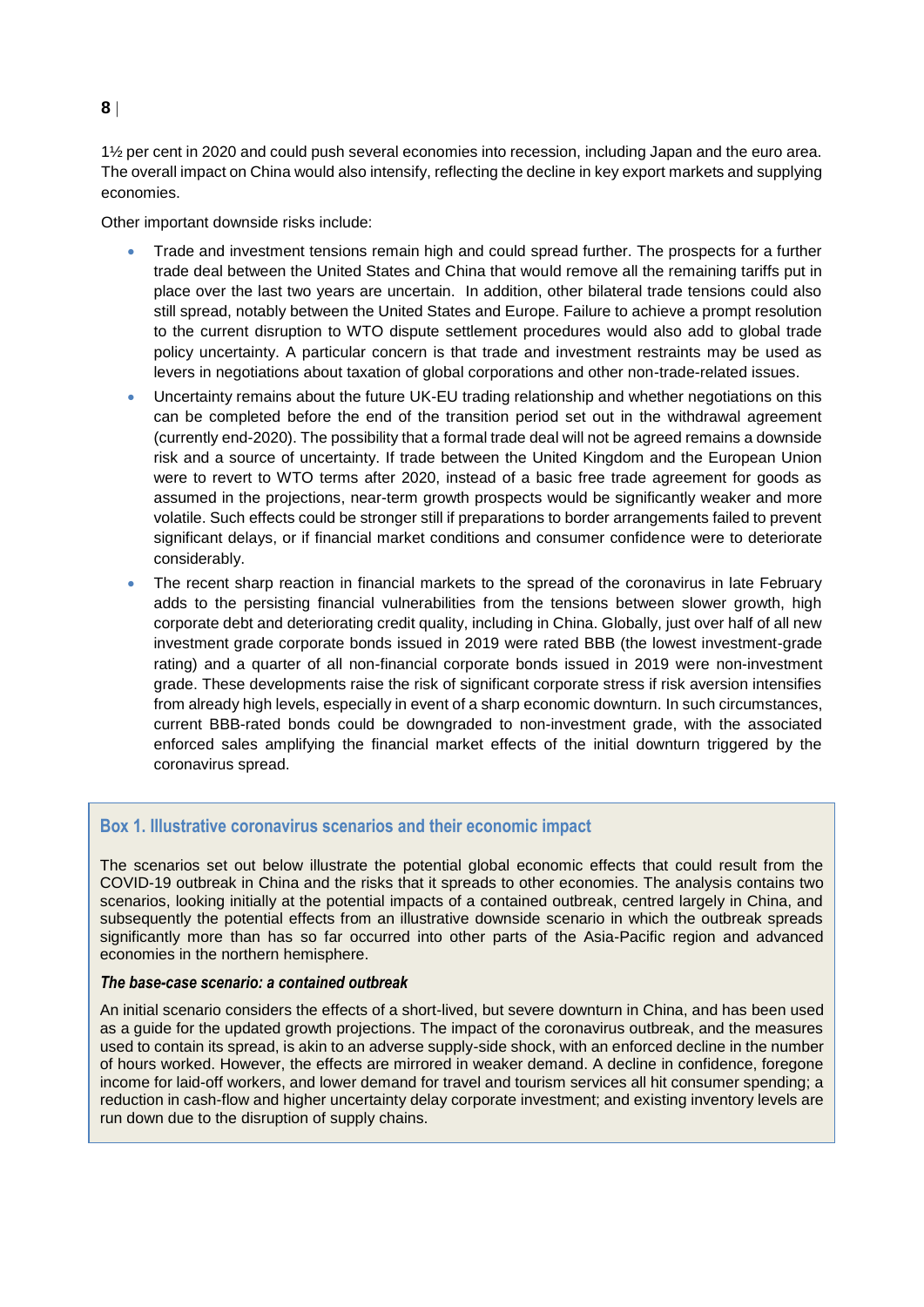The shocks considered in this scenario are as follows:

- Domestic demand in China and Hong Kong, China is reduced by 4% in the first quarter of 2020, and 2% in the second quarter of 2020, reflected in both investment spending and private consumption.
- Global equity prices and non-food commodity prices are lowered by 10% in the first half of 2020.
- Higher uncertainty is modelled via a small rise of 10 basis points in investment risk premia in all countries in the first half of 2020. This raises the cost of capital and reduces investment.

All of these shocks are assumed to subsequently fade away gradually by early 2021.

In the near term, given considerable uncertainty, businesses and households are unlikely to behave as if the future was known with certainty, even if policymakers take action to lower the chances of a prolonged downturn. This makes spending choices more heavily dependent on current conditions rather than future expectations.<sup>1</sup>

Monetary policy is allowed to be endogenous. Policy interest rates can be lowered (relative to baseline), but for illustrative purposes there is assumed to be a binding zero lower bound, so that policy interest rates cannot become negative, or remain unchanged where they are already negative, as in the euro area and Japan. In practice, central banks can overcome this through the use of non-standard measures, but these may differ significantly across countries. The automatic fiscal stabilisers are allowed to operate fully in all countries, implying that governments do not react to the shock by attempting to maintain a previously announced budget path.

Key features of this scenario are:

- In China, these shocks result in GDP declining by around 2% (relative to baseline) in 2020H1, with the larger decline in domestic demand offset by a sharp reduction in import demand of around 6%, reflecting lower demand for finished goods and services (including travel-related services) and for intermediate inputs into production.
- Overall, the level of world GDP is reduced by up to ¾ per cent (relative to baseline) at the peak of the shock, with the full year impact on global GDP growth in 2020 being around 0.5 percentage point (Figure 7, Panel A). Most of this decline stems from the effects of the initial reduction in demand in China. Global trade is significantly affected, declining by 1.4% in the first half of 2020, and by 0.9% in the year as a whole.
- The impact on the rest of the world depends on the strength of cross-border linkages with China. In the near term, the adverse effects on GDP are relatively strong in Japan, Korea, other smaller economies in East and South-East Asia, and commodity exporters (Figure 7, Panel B). All of these economies are significantly exposed to China via strong supply-chain linkages and tourism and other travel-related services.
- Lower equity prices and higher risk premia also adversely affect household and corporate demand around the world via wealth effects on consumer spending and the impact of a higher cost-of-capital on business investment. However, the overall impact of lower commodity prices is broadly neutral. Commodity exporters are hit by a reduction in their export revenues, but commodity-importing economies benefit from lower prices.
- The net effects of the combined shocks are deflationary, with consumer price inflation pushed down by around ¼ percentage point in 2020 in the OECD economies and by a little more in non-OECD economies.
- The impact of the shock would be larger if monetary policy outside China did not react and the automatic budgetary stabilisers were not allowed to operate. Policy interest rates are reduced by over 25 basis points in the major OECD economies that have policy space, and by more in the most heavily exposed economies. This helps to limit the negative effects on domestic activity and provides support for a recovery in 2021. The overall increase in the government budget deficit in the typical advanced economy is small, at around 0.1% of GDP in 2020, with the impact of the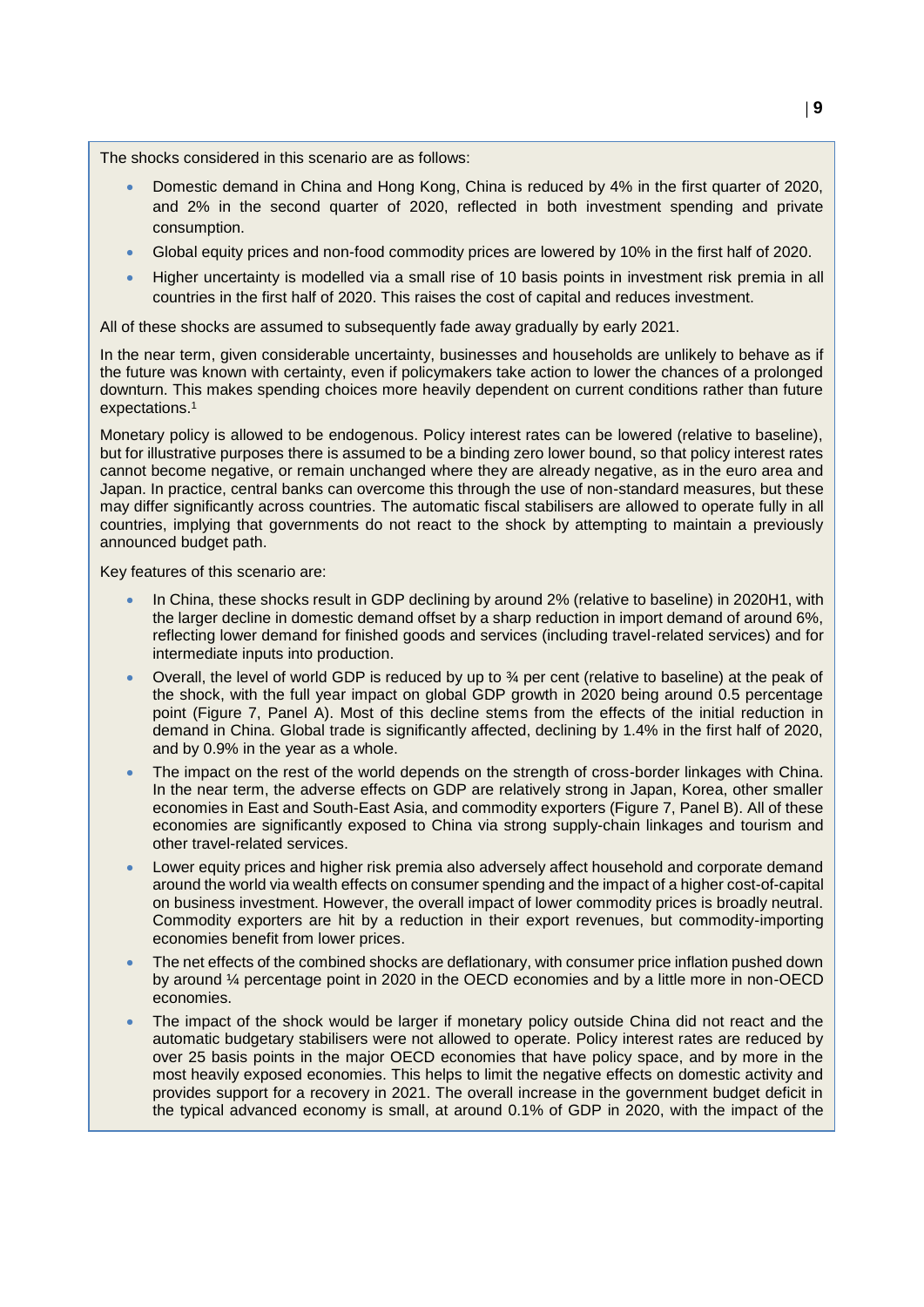automatic stabilisers and lower tax base offset by lower nominal final expenditure and lower borrowing costs.

This analysis cannot pick up the full extent of possible sharp discontinuities that might arise from the impact of the virus in China. These include possible supply-chain disruptions, particularly where alternative sources of supply are scarce, or the complete stop of cross-border travel into some locations. Such factors may change the impact of the virus outbreak over time – with a stronger negative impact in the first quarter of 2020 – and across regions.



#### **Figure 7. Base-case scenario: potential economic impact of the coronavirus outbreak**

Note: The first panel shows the contributions to the decline in the level of GDP from the different element of the shock. The second panel shows the contributions of different regions and countries to the decline in global GDP. Commodity exporters are Argentina, Brazil, Chile, Russia, South Africa and other non-OECD oil-producing economies. See text for details of the shocks applied. Source: OECD calculations using the NiGEM global macroeconomic model.

Economic policy choices in China have an important bearing on the speed at which the economy can adjust towards more normal conditions following the virus outbreak. In the very short term, as discussed in the main text, the provision of adequate liquidity is a key policy measure – as is being done – to overcome corporate cash-flow problems and ensure that otherwise solvent firms do not go bankrupt whilst widespread containment measures are in force.

If the virus outbreak persists for several months and fades only slowly – as assumed in the scenario above – stronger macroeconomic policy support can help to stabilise the economy. Policy interest rates are lowered by around 30 basis points in China in the scenario above and the automatic fiscal stabilisers are allowed to operate, with the budget deficit rising by around 0.4% of GDP in 2020. Taken together, these measures reduce the extent of the overall decline in GDP growth in China by around 0.2 percentage point in 2020. (The PBOC has already lowered the reverse repo rate and the one-year Medium-Term Lending Facility rate by 10 basis points in February.) A further option would be to undertake timely, temporary and well-targeted fiscal stimulus measures in 2020 as the economy begins to recover, preferably ones such as stronger investment spending that strengthen final demand directly, rather than measures that operate only indirectly through household and corporate income.

#### *A "domino" scenario: broader contagion*

This illustrative downside risk scenario considers the potential effects if the outbreak of the virus in China were to spread much more intensively than at present through the wider Asia-Pacific region and the major advanced economies in the northern hemisphere in 2020. In this event, demand is likely to be significantly hit across much of the world for an extended period. Together, the countries affected in this scenario represent over 70% of global GDP (in PPP terms). While the extent of the restrictions on movement currently seen in China may not be fully replicated everywhere, many of the economic impacts are likely to be similar, with a significant hit to confidence, heighted uncertainty and (voluntary) restraints on travel and commercial and sporting events all likely to depress spending.

**10**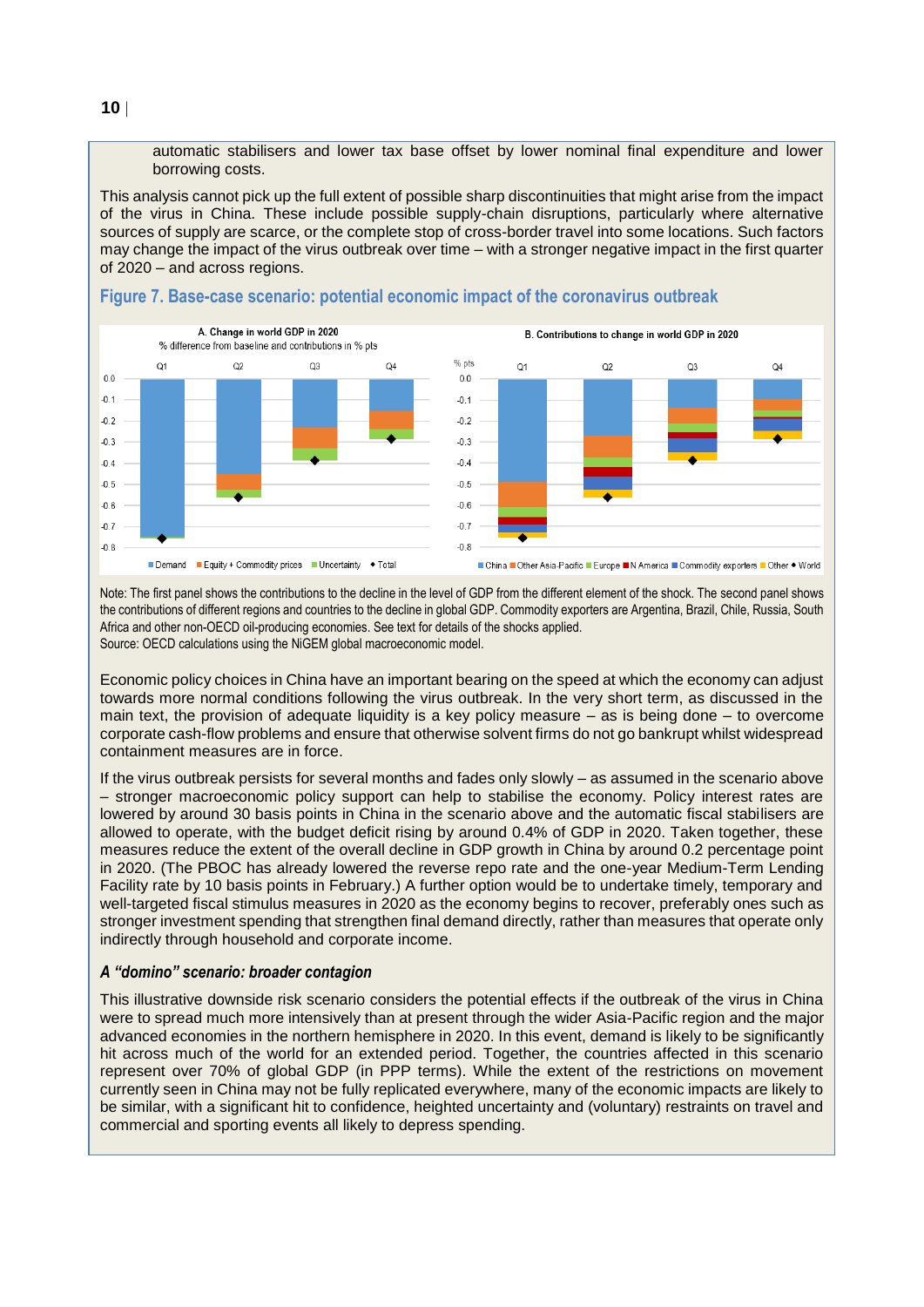The additional shocks considered in this scenario are:

- Domestic demand in most other Asia-Pacific economies, including Japan and Korea, and private consumption in the advanced northern hemisphere economies is reduced by 2% (relative to baseline) in the second and third quarters of 2020.
- Global equity prices and non-food commodity prices are lowered by 20% in the first nine months of 2020.
- Heighted uncertainty is modelled via an increase of 50 basis points in investment risk premia in all countries in 2020.

These shocks are assumed to decline gradually through 2021.<sup>2</sup>

Key results of this scenario are:

- Overall, the level of world GDP is reduced by up to 1¾ per cent (relative to baseline) at the peak of the shock in the latter half of 2020, with the full year impact on global GDP growth in 2020 being close to 1½ per cent (Figure 8). Initially, the adverse impact is concentrated in China, but the effects in the rest of Asia, Europe and North America gradually build up through 2020. The major part of the decline in GDP again stems from the direct effects of the reduction in demand, but the impact of heightened uncertainty accumulates gradually (Figure 8, Panel A). World trade is substantially weaker, declining by around 3¾ per cent in 2020, hitting exports in all economies.
- The deflationary effects of the combined shocks are considerably larger than in the base-case scenario, with consumer price inflation pushed down by around 0.6 percentage point in 2020 in the OECD economies.
- Steps to enhance monetary policy accommodation in the major economies and the automatic fiscal stabilisers help to cushion the overall impact of the shock, though their full effects take time to emerge. In the advanced economies with sufficient policy space, policy interest rates are lowered, on average, by around 1 percentage point in 2020. Use of the automatic stabilisers and the substantial hit to GDP result in sizeable increases in budget deficits, despite lower borrowing costs. In the median advanced economy, the budget deficit rises by a little over 0.5% of GDP in 2020.
- Faced with a large negative shock of the magnitude considered, and an extended period of high uncertainty, there would be a rising chance that several central banks could become constrained by the zero lower bound on policy interest rates, including those in Australia, Korea and the United Kingdom. Unconventional policy measures would then be needed to make policy more accommodative.

The increasing constraints on monetary policy suggest that a swift and sizeable discretionary fiscal response would be needed in event of a scenario of this type occurring. This reinforces the need for stronger global policy co-operation. When significant downside risks materialise with global growth set to be significantly weaker than projected, co-ordinated policy action within and across all the major economies is necessary for effective and timely economic stabilisation.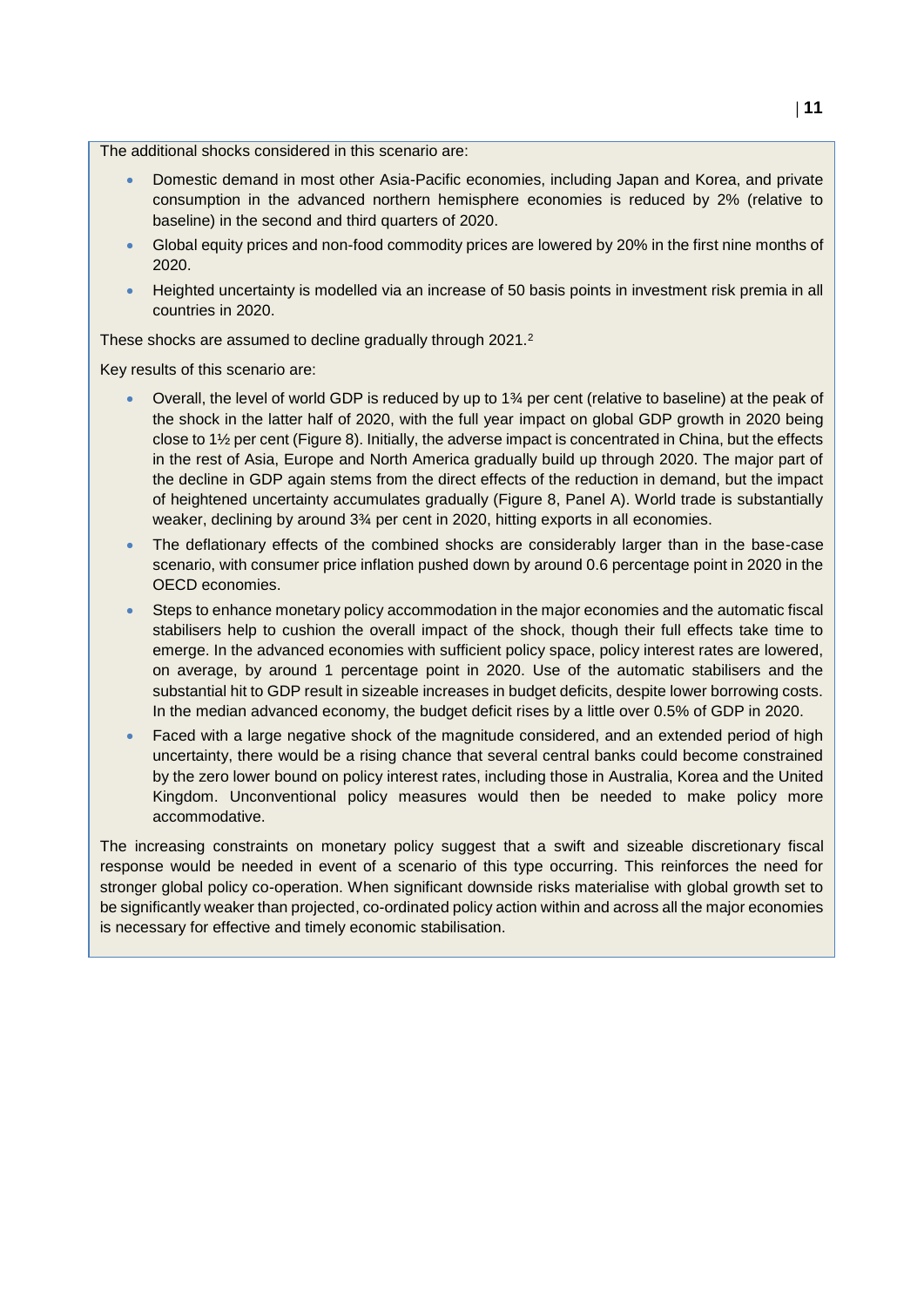

Note: The first panel shows the contributions to the decline in the level of GDP from the different element of the shock. The second panel shows the contributions of different regions and countries to the decline in global GDP. Commodity exporters are Argentina, Brazil, Chile, Russia, South Africa and other non-OECD oil-producing economies. See text for details of the shocks applied. Source: OECD calculations using the NiGEM global macroeconomic model.

1. To capture such effects, the near-term scenario is undertaken on the NiGEM model in backward-looking mode. This means that consumers and companies do not make their current spending choices with certainty that the effects of the virus outbreak will fade during the latter half of 2020.

2. One perspective on the large shocks considered is provided by the changes that occurred during the global financial crisis. At that time, domestic demand in the OECD economies declined by 3¾ per cent between 2008 and 2009.

#### **Policy changes to reduce uncertainty and improve growth prospects in the baseline scenario**

Against the background of an already weak global economy and downside risks, the near-term challenges from the coronavirus outbreak reinforce the need for policy actions to contain the spread of the virus, strengthen health care systems, boost confidence and demand, and limit adverse supply effects. Multilateral policy dialogue is essential to agree on appropriate containment and policy measures to restrict the spread of the coronavirus and limit its economic costs. If growth were significantly weaker than projected, co-ordinated policy action within and across all the major economies would provide the most effective and timely counterweight.

#### *Targeted measures are needed in China and the economies most affected by the coronavirus outbreak*

An immediate need in all economies, but especially those most affected by the COVID-19 epidemic, is for effective public health measures that prevent infection from spreading. Well-targeted economic policies

 $\overline{\phantom{a}}$  . The set of the set of the set of the set of the set of the set of the set of the set of the set of the set of the set of the set of the set of the set of the set of the set of the set of the set of the set o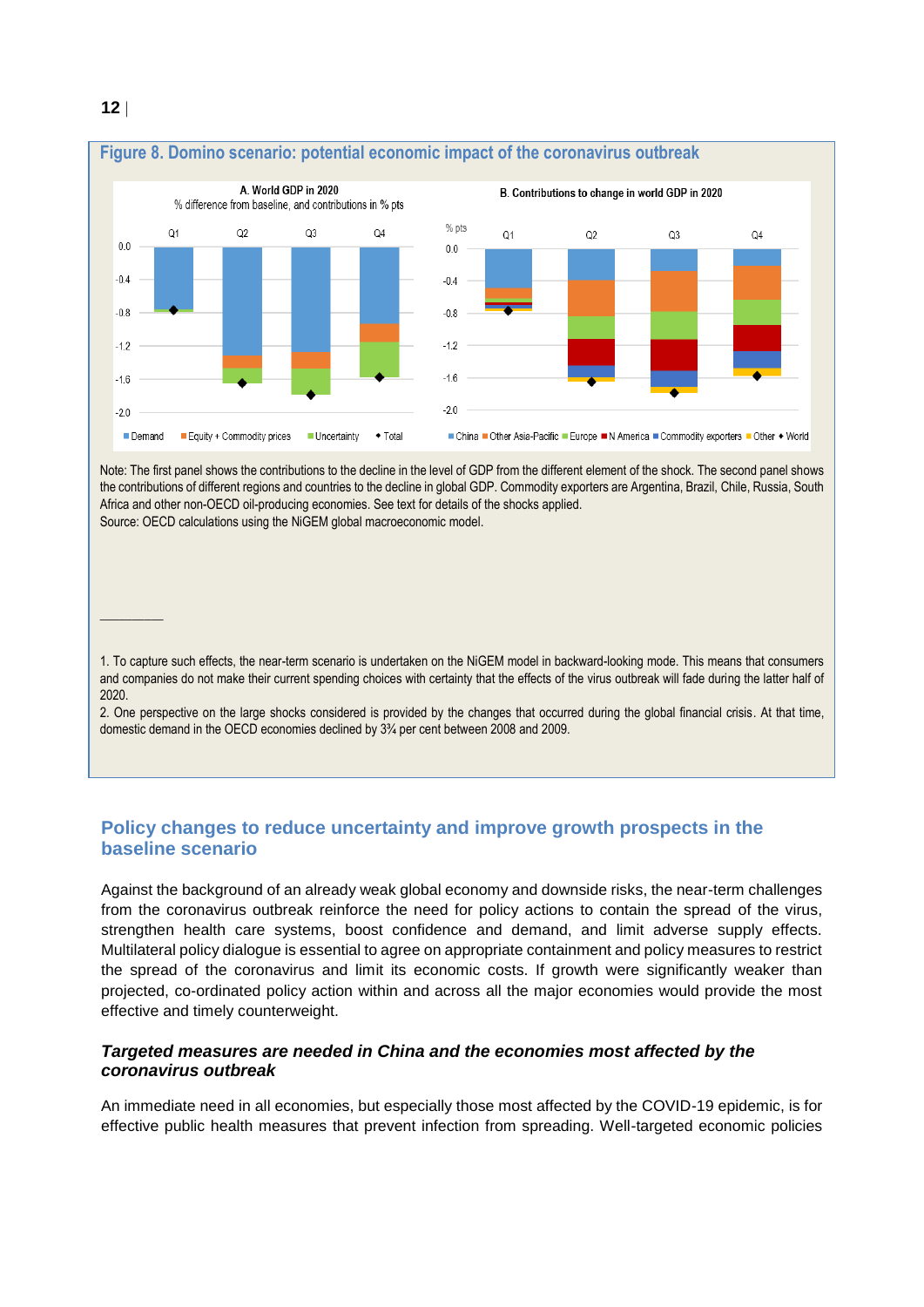are required to help support health care provision, and protect solvent companies and workers from experiencing significant temporary income disruptions because of the coronavirus outbreak.

- First and foremost, additional fiscal support for health services is required, including sufficient resources to ensure adequate staffing and testing facilities, and all necessary prevention, containment and mitigation measures.
- Measures can also be taken to cushion adverse effects of the outbreak on vulnerable social groups. Short-time working schemes, where available, can be utilised to enhance the flexibility of working hours whilst preserving jobs and take-home pay, although such schemes do not protect temporary or migrant workers from lay-offs. Governments can also help households by providing temporary assistance, such as cash transfers or unemployment insurance, for workers placed on unpaid leave, and by guaranteeing to cover virus-related health costs for all, retrospectively if needed.
- In the very short term, the provision of adequate liquidity in the financial system is also a key policy, allowing banks to provide help to companies with cash-flow problems, particularly small and medium-sized enterprises, and ensuring that otherwise solvent firms do not go bankrupt whilst containment measures are in force. Measures that reduce or delay tax or debt payments, or lower the costs of inputs such as energy, for firms in the most affected regions and sectors should be considered. Temporary reductions in the level of reserves banks are required to hold at the central bank could also be implemented if required. Swap lines between major central banks may also need to be utilised, particularly if widespread disruption to trade or a flight to safety by portfolio investors enhances the demand for US dollars.
- In addition to allowing the automatic fiscal stabilisers to work fully, and expanding spending on health services, targeted and temporary fiscal measures could also be implemented to support businesses in sectors particularly exposed to a sharp downturn in travel and tourism. Funds established to reintegrate workers who have lost their jobs due to globalisation could also be utilised. In the European Union, other potential options are to adapt temporarily the state aid framework, as was done at the height of the financial crisis in 2008-09, or to allow more leeway within the EU fiscal rules to affected economies, in recognition of the exceptional circumstances.

More broadly, lower policy interest rates and stronger government spending can help boost confidence and assist with the recovery of demand once the outbreak eases and travel restrictions are removed. However, such measures are less effective in dealing with the immediate supply-side disruptions that result from enforced shutdowns and travel restrictions.

- In China, a wide range of fiscal (including quasi-fiscal) and monetary policy actions have been announced over the past month, as appropriate given the adverse shock to the economy, and should help demand to recover as restrictions on labour mobility are lifted. Scope remains for additional measures if growth weakens further or if policy instruments are less effective than in the past, but careful choices are needed to avoid adding to structural problems such as high corporate debt and ongoing deleveraging challenges.
- Additional precautionary reductions in policy interest rates may also be merited in a number of economies particularly exposed to the coronavirus outbreak, including Korea and Australia. Such measures can help to restore confidence and reduce debt-servicing costs.
- Stronger government investment spending, particularly bringing forward planned repairs and maintenance of the public sector capital stock, could be utilised to help provide a short-term stimulus.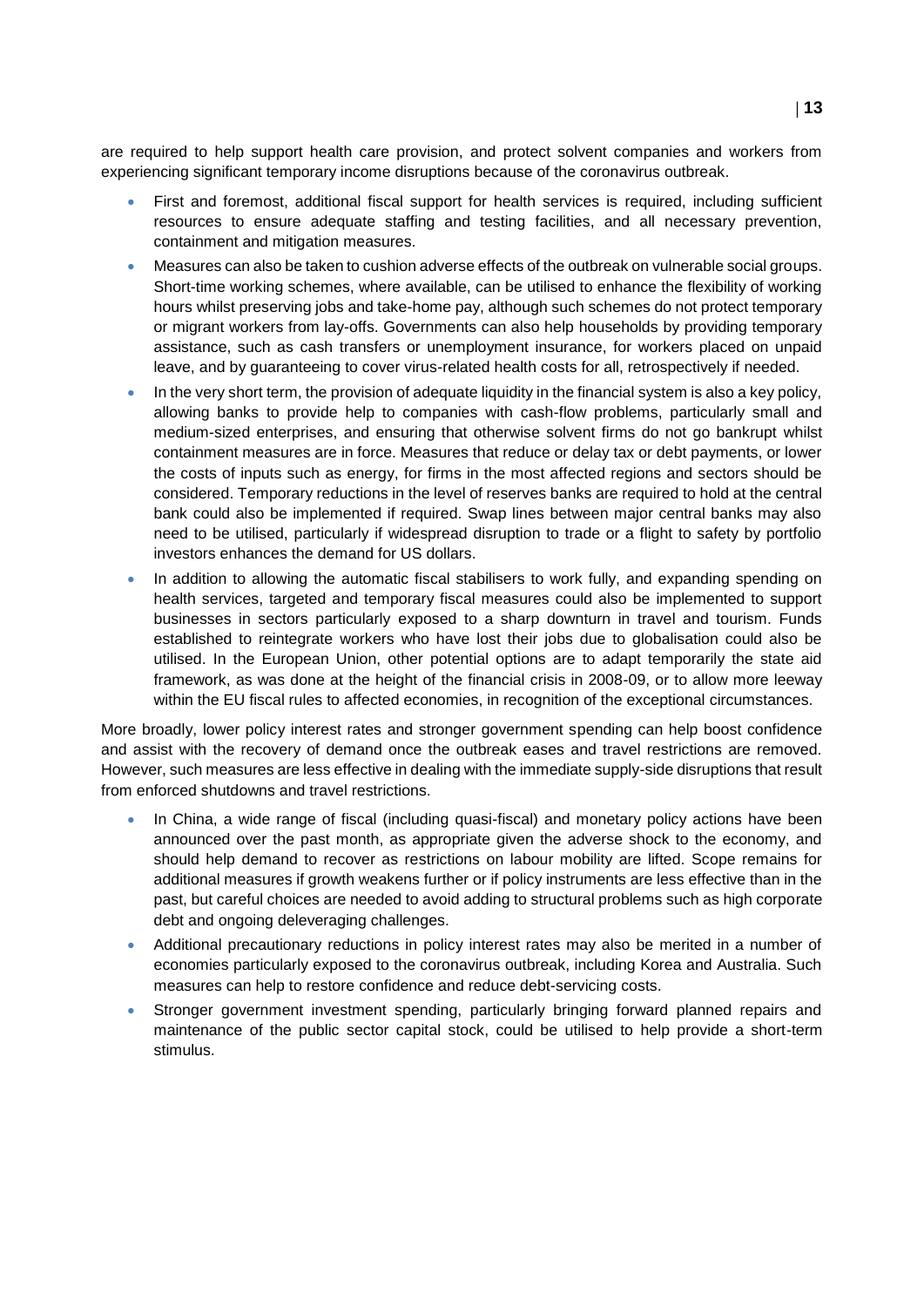#### *Monetary policy needs to remain supportive*

The additional headwinds and uncertainty related to the coronavirus outbreak make it essential for monetary policies to remain supportive in all economies to ensure that long-term interest rates remain low. Policy has already become more accommodative over the past year in many countries, with widespread cuts in interest rates and enhanced forward guidance that policy easing will be forthcoming in both advanced and emerging-market economies, and the restarted net asset purchase programme by the ECB. Moves to enhance monetary policy accommodation are likely to be reflected quickly in asset prices and private sector sentiment. However, after a prolonged period of low or negative policy interest rates the impact of additional monetary policy measures on demand and inflation may be only modest, particularly in the absence of other fiscal and structural policy support.

Conditional on the current growth projections, there is limited need for further reductions in policy interest rates in the United States unless the risks of a sharper growth slowdown rise. The euro area and Japan may face a renewed need to implement additional unconventional measures, with sub-par growth projected to persist and inflation well below target, but have less scope to ease monetary policy substantially. A number of emerging-market economies with flexible exchange rate frameworks and manageable exposures to foreign currency denominated debt, including Brazil, India and Mexico, have scope to further ease monetary policy provided inflation declines, while taking the opportunity to undertake fiscal and structural measures that enhance investor confidence.

#### *Fiscal support needs to be enhanced via stronger public investment*

Exceptionally low interest rates provide an opportunity for fiscal policy to be used more actively to strengthen near-term demand, including temporary expenditures to cushion the impact of the coronavirus outbreak on vulnerable social groups and businesses. Provided the effects from the coronavirus epidemic start to fade, the appropriate degree of discretionary support will depend on cyclical developments, the size of the automatic fiscal stabilisers, debt sustainability considerations, and the need to rebalance the policy mix.

- Some discretionary fiscal easing, decided prior to the COVID-19 outbreak, is being undertaken in a number of advanced economies this year, including Canada, Germany, Japan, Korea and the United Kingdom. Additional stimulus measures could be implemented without endangering debt sustainability in a number of economies, including Australia and Germany.
- The scope for sizeable discretionary fiscal easing is limited in some advanced countries with relatively high debt and budget deficits, but governments can still support economic activity by changing the structure of spending and taxes towards areas and actions that help to contain the effects of virus outbreaks and help support economic growth and incomes.
- A tighter fiscal policy stance, including stronger constraints on the use of quasi-fiscal measures, remains necessary in many emerging-market economies, including Brazil and India, but this should be achieved whilst safeguarding social transfers to low-income groups and support for investment, both public and private.

Looking ahead, this episode of weak growth reinforces the need for stronger public investment in many countries, broadly defined to include education and health care spending, to support demand and boost medium-term living standards. After an extended period of spending restraint since the global financial crisis, signs of a shortage of public capital have begun to emerge in several economies, particularly in the euro area. With long-term interest rates close to zero in many advanced economies, the social rate of return on public investment is likely to exceed the financing costs for many projects. Investment is particularly needed in areas that have large positive externalities for the rest of the economy and where under-investment might otherwise occur due to market failures, including health, education, and digital and environmental infrastructures. Enhanced use of strategic infrastructure plans that integrate central and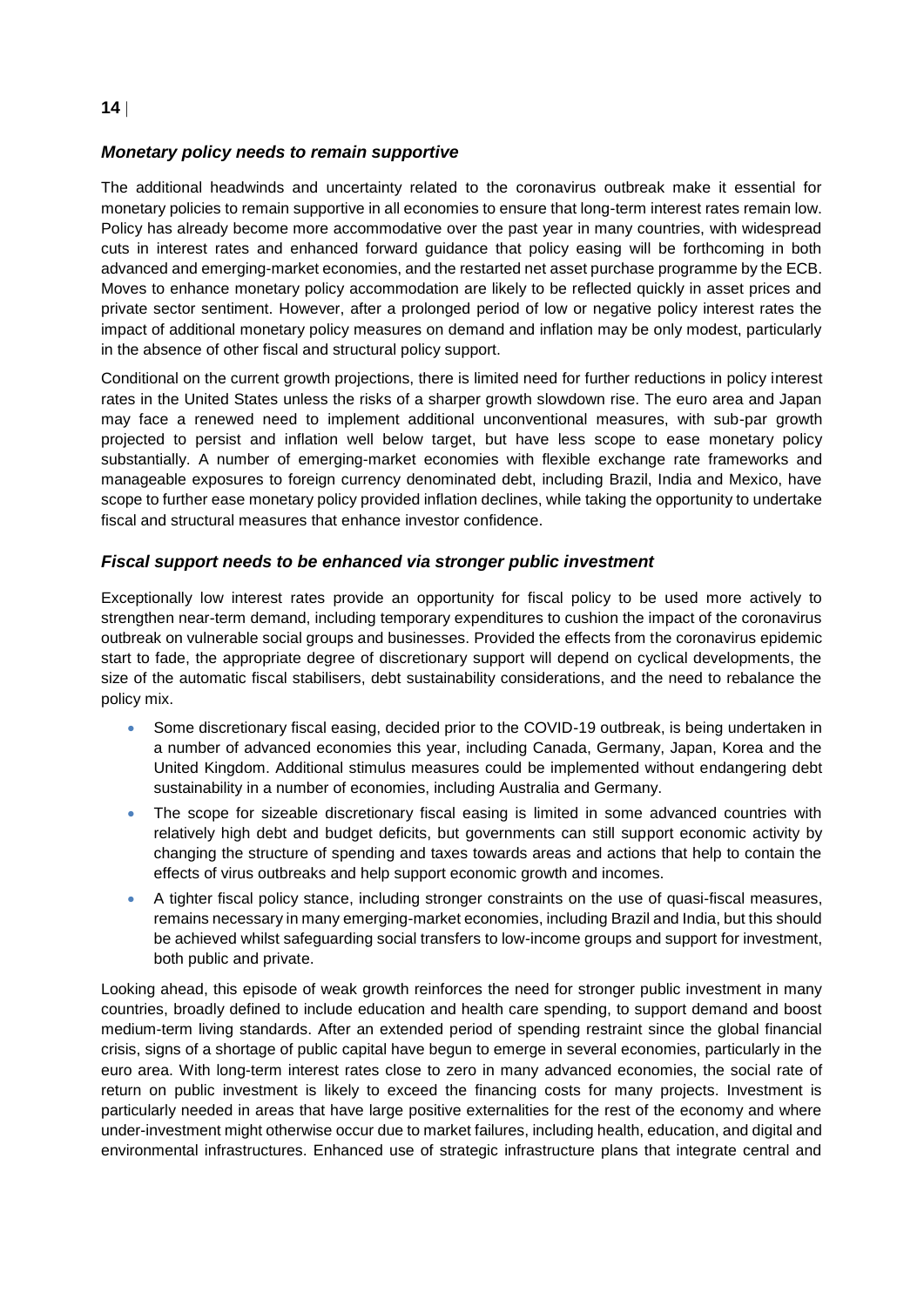sub-central governments, or special public investment funds, could help to prioritise and support long-run large scale investment projects.

#### *Globally co-ordinated and more forceful actions are required if downside risks materialise*

If downside risks materialise, including a much wider spread of the coronavirus outbreak, and global growth looks set to be much lower than projected, governments could be faced with the challenge of having to respond to significant weakness at a time when domestic policy space is limited. In addition to temporary measures to support viable businesses and vulnerable workers, co-ordinated policy actions across all the major economies would be needed to ensure effective health-care provision around the world and provide the most effective stimulus to the global economy. Additional fiscal and monetary policy support and enhanced structural reforms in all countries would help restore growth, improve the confidence of consumers and investors and reduce uncertainty.

Illustrative simulations for the G20 economies highlight the benefits of economic policy co-operation. The particular set of co-ordinated fiscal, monetary and structural measures considered includes a debt-financed fiscal easing of 0.5% of GDP in all countries for three years, reductions in policy interest rates in the majority of economies, and additional competition-enhancing reforms. Taken together, these raise the level of GDP by around ¾ per cent in the first year in the median G20 economy (Figure 9, Panel A) and by 1¼ per cent in the second year, with the level of output permanently higher in the longer term. In all G20 countries, there are clear gains from collective action relative to those from each country acting by itself (Figure 9, Panel B). This is because co-ordinated action creates positive spillover effects through trade and improved confidence, resulting in a larger overall output gain in each country than if they acted alone.



#### **Figure 9. The benefits of G20 policy co-ordination**

Note: Scenario in Panel A with all G20 economies simultaneously undertaking changes to fiscal, monetary and structural policies. Countries undertake additional debt-financed public expenditure of 0.5% of GDP for three years, monetary policy becomes more accommodative in economies with policy interest rates above zero (all countries excluding Japan and those in the euro area) and productivity-enhancing structural reforms occur raising TFP by 1% after five years. Confidence is modelled by a 50 basis point reduction in investment and equity risk premia for two years, which slowly fades.

Source: OECD calculations using the NiGEM macroeconomic model.